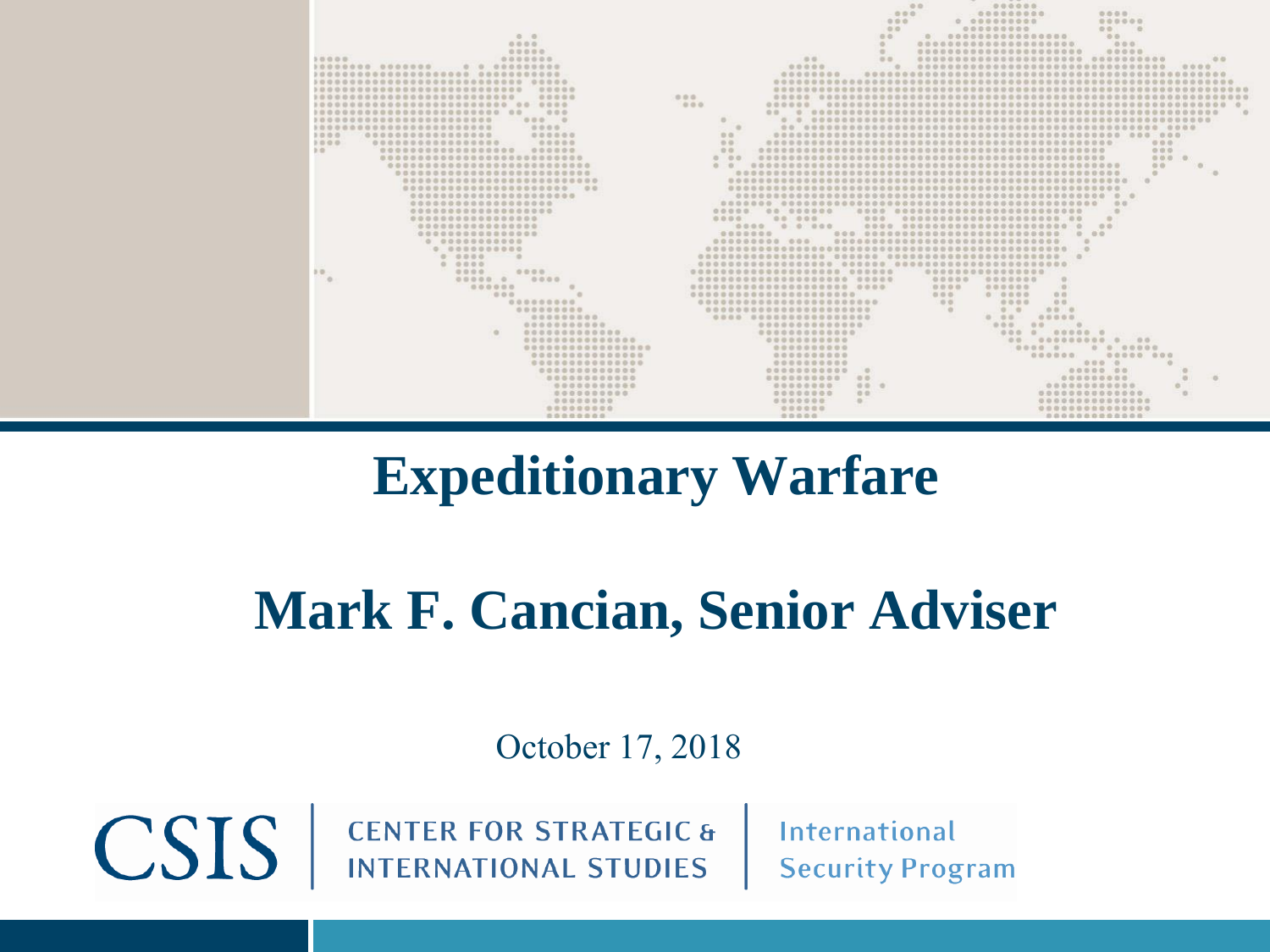

**International Security Program** 

## DoD Budgets: Enacted and Projected

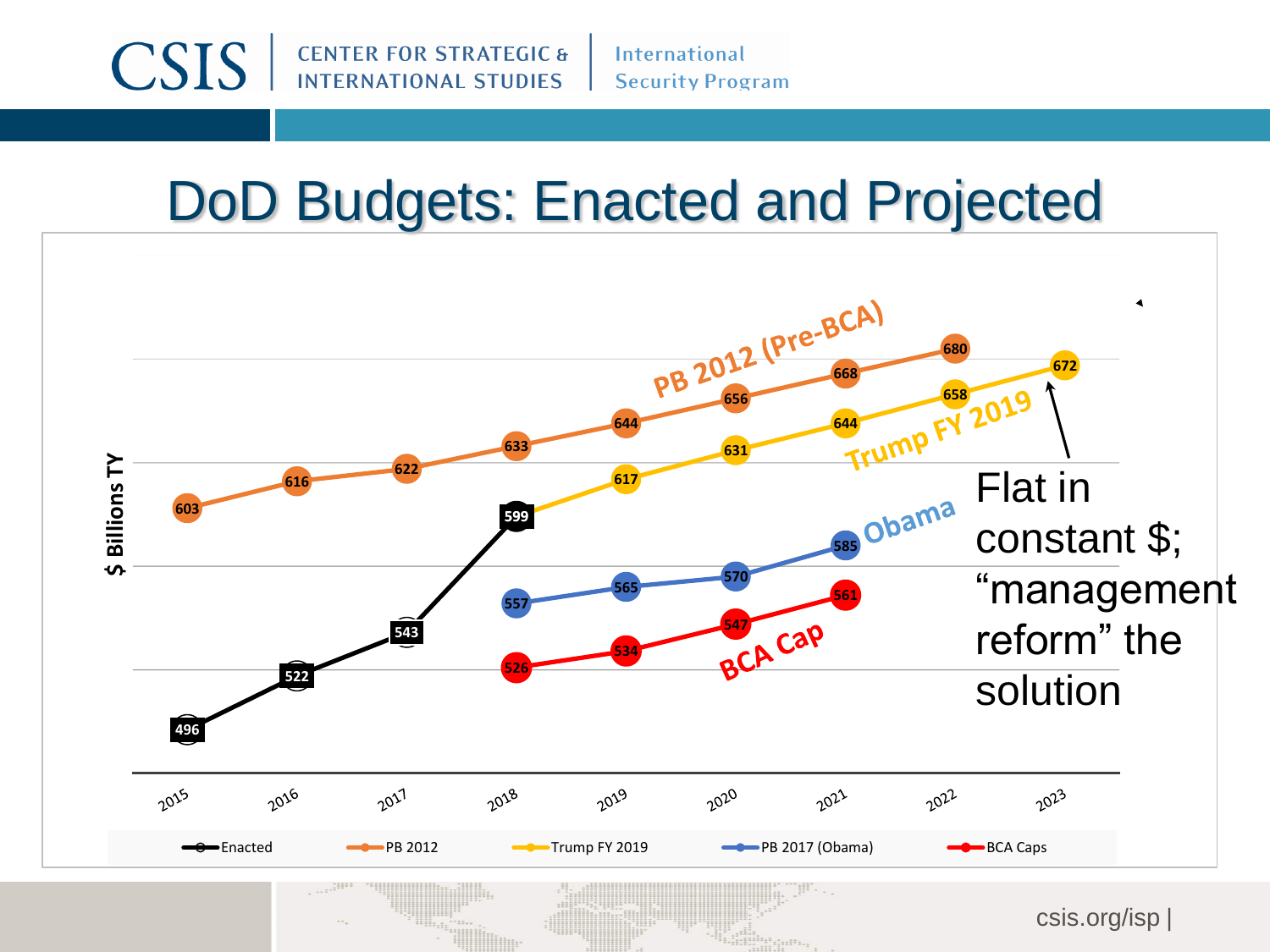**International Security Program** 

## Battle Force Ship Inventory: Four Construction Plans

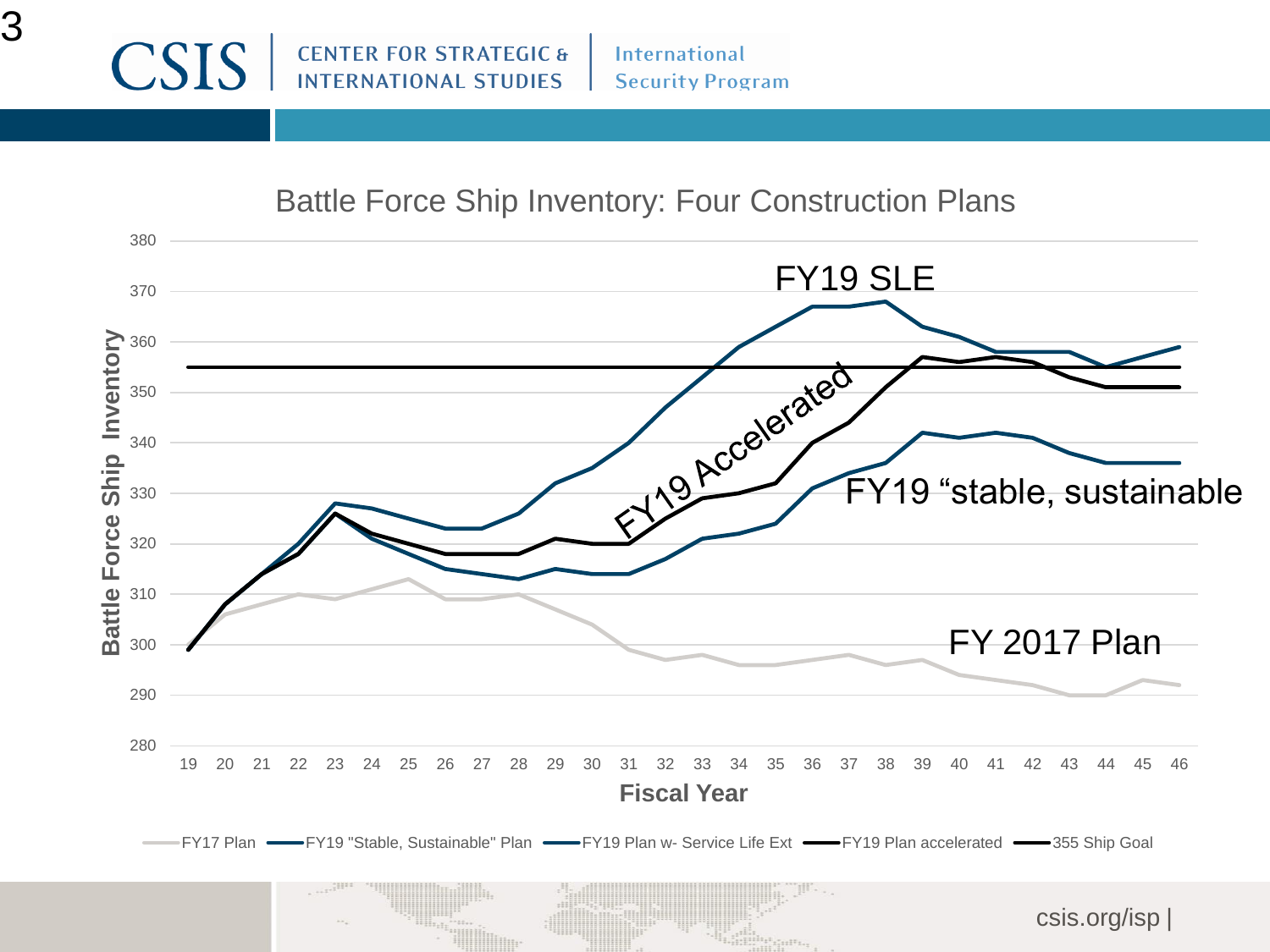**CENTER FOR STRATEGIC &**<br>INTERNATIONAL STUDIES **CSIS** International **Security Program** Amphib Inventory Under Four Long-Range Construction Plans 41 FY19 SLE 39 FY19 Accelerated 37 **Amphib Inventory Amphib Inventory** FY19 "stable, sustainable35 33 FY 2017 Plan  $3<sup>1</sup>$ 29 27 25 19 20 21 22 23 24 25 26 27 28 29 30 31 32 33 34 35 36 37 38 39 40 41 42 43 44 45 46 **Fiscal Year**  FY17 Plan  $\longrightarrow$  FY19 "Sustainable, Stable" Plan  $\longrightarrow$  FY19 Plan w- Service Life Ext  $\longrightarrow$  FY19 Plan accelerated csis.org/isp |